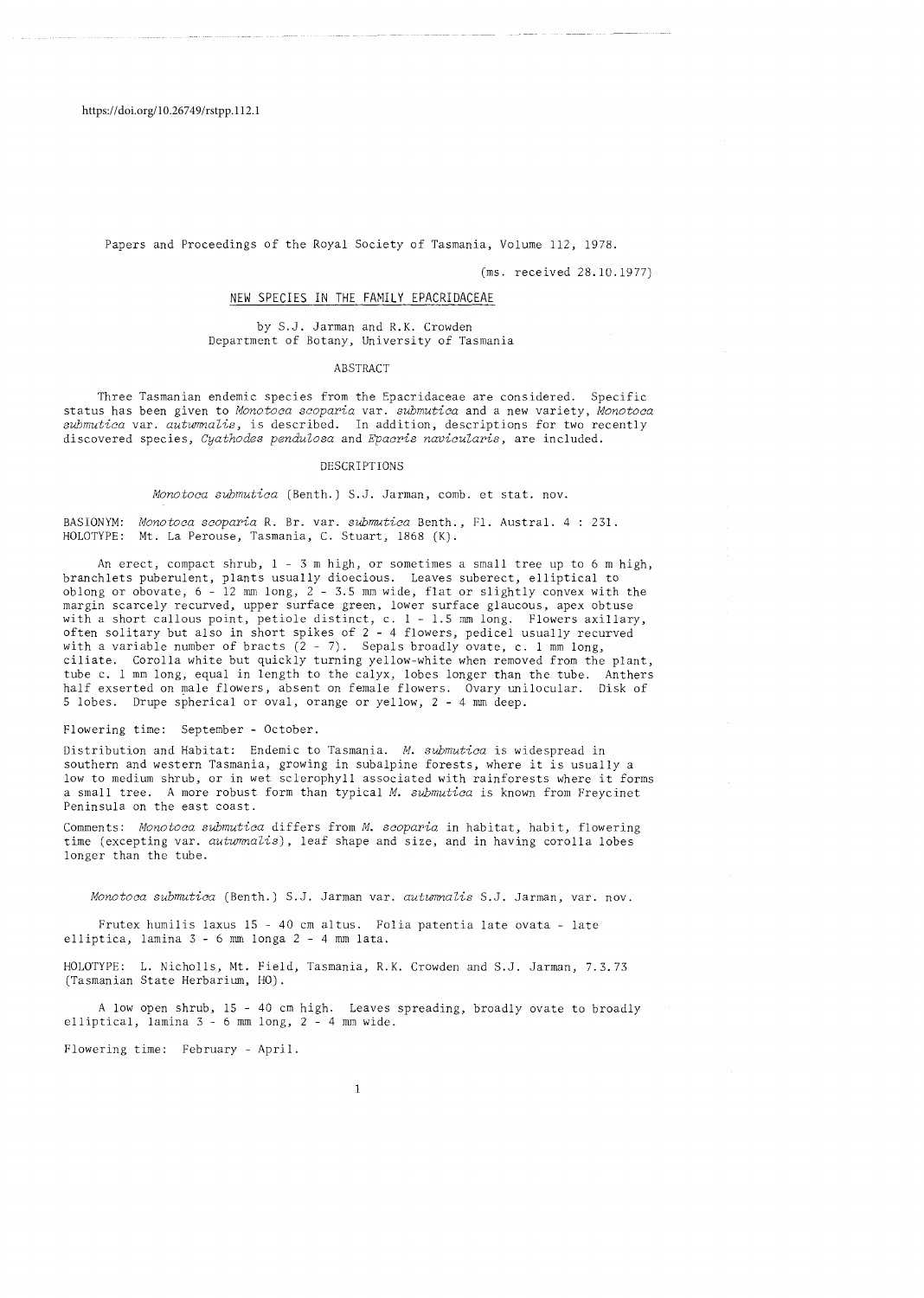# New Species In The Family Epacridaceae

Distribution and Habitat: At present, this species is known only from subalpine forest on Mt. Field where it forms part of the low shrubbery beneath *Eucalyptus coccifera* and *E. ,johnstonii.* It is known from the L. Webster track and from around L. Nicholls and Beattie's Tarn.

Comments: A distinct separation in flowering and fruiting times occurs between this variety and typical *Monotoca suhmutica.* Other differences between the two are mostly a matter of degree, but these have a cumulative effect so that no difficulty is experienced in recognising the two taxa in the field.

#### *Cyathodes pendulosa* S.J. Jarman, sp. nov.

Frutex humilis erectus 0.5 - 1 m altus similis habitu *Cyathodi divaricati* secus caulem fasciculatum, ramulis pubescentes, plantae plerumque dioeciae. Folia alterna et laxa in caulibus primariis autem conferta et saepe petiolis tortis aspectu disticho in caulibus brevibus lateralibus, 3 - 8 mm longa, 0.5 - 1.5 mm lata, lamina reflexa vel patens convexa, margo scaberulus, apex protractus in acumen tene pungens, supra viridia subtus glauca et striata venis 3 - 5 inramulis parallelis; petiolus brevis circa 1 mm longus. Flores solitaris terminales raro axillaris penduli, pedicel Ius 2 - 4 mm longus. Bractae ciliatae imbricatae bracta suprema longitudine .<br>½ calycem aequans. Sepalia c. 2 mm longa elliptica apice rotundato. Corolla alba glabra 3 - 4 mm longa, lobi tubo breviores. Antherae semi-inclusae. Discus 5-lobus vel e squamis 5. Ovarium 5-loculare. Fructus drupaceus 5 - 9 mm profundus 7 - 12 mm in diametro ruber vel roseus.

HOLOTYPE: Foothills of Ben Lomond, Tasmania, R.K. Crowden and S.J. Jarman, 16.6.1976 (Tasmanian State Herbarium, HO).

A small erect shrub, 0.5 - 1 m high, resembling *C. divaricata* in habit, with branches clustered along the stem, the branchlets pubescent, plants usually dioecious. Leaves alternate and loose on primary stems but crowded and often with the petioles twisted, appearing distichous, on short lateral branches, blade reflexed or spreading, entire, convex, the margin minutely scabrous, 3 - 8 mm long, 0.5 - 1.5 mm wide, apex tapering to a fine pungent point, upper surface green, lower surface glaucous and striate with 3 - 5 parallel unbranched veins, petiole c. 1 mm long. Flowers solitary, terminal, rarely axillary, nodding, pedicels 2 - 4 mm long. Bracts imbricate, ciliolate, the uppermost c. half the length of the calyx. Sepals elliptical with rounded apex, c. 2 mm long, ciliolate. Corolla white, glabrous, 3 - 4 mm long, lobes shorter than the tube. Anthers half exserted. Disk of 5 scales or lobes. Ovary 5-locular. Fruit a drupe, 0.5 - 0.9 mm deep, 0.7 - 12 mm in diameter, pink or red.

## Flowering time: May - July

Distribution and Habitat: Endemic to Tasmania. *C. pendulosa* was collected from the south-eastern foothills of Ben Lomond (N.E. Tasmania) where it grows among rocks and boulders in open Eucalypt forest *(Eucalyptus delagatensis).* Accompanying Epacrid species include *Cyathodes parvifolia* and *C. glauca.* The range of its distribution in Tasmania has not been fully determined but it is known from at least three other locations in the north-east, i.e. St. Patricks Head, the L. Leake Road and near Mt. Puzzler.

Comments: *C. pendulosa* appears closest to *C. divaricata* and *C. parvifolia* but it differs from both in a number of characters. ,It resembles *C. divaricata* in habit, forming an open shrub with short branches in annual clusters along the stems. The leaves are small and closely resemble those of *C. parvifolia.* The flowers are white with glabrous lobes similar to *C. parvifolia* but are larger attaining the size and shape of *C. divaricata* flowers. The fruit shape and size are similar to those of *C. divaricata.*